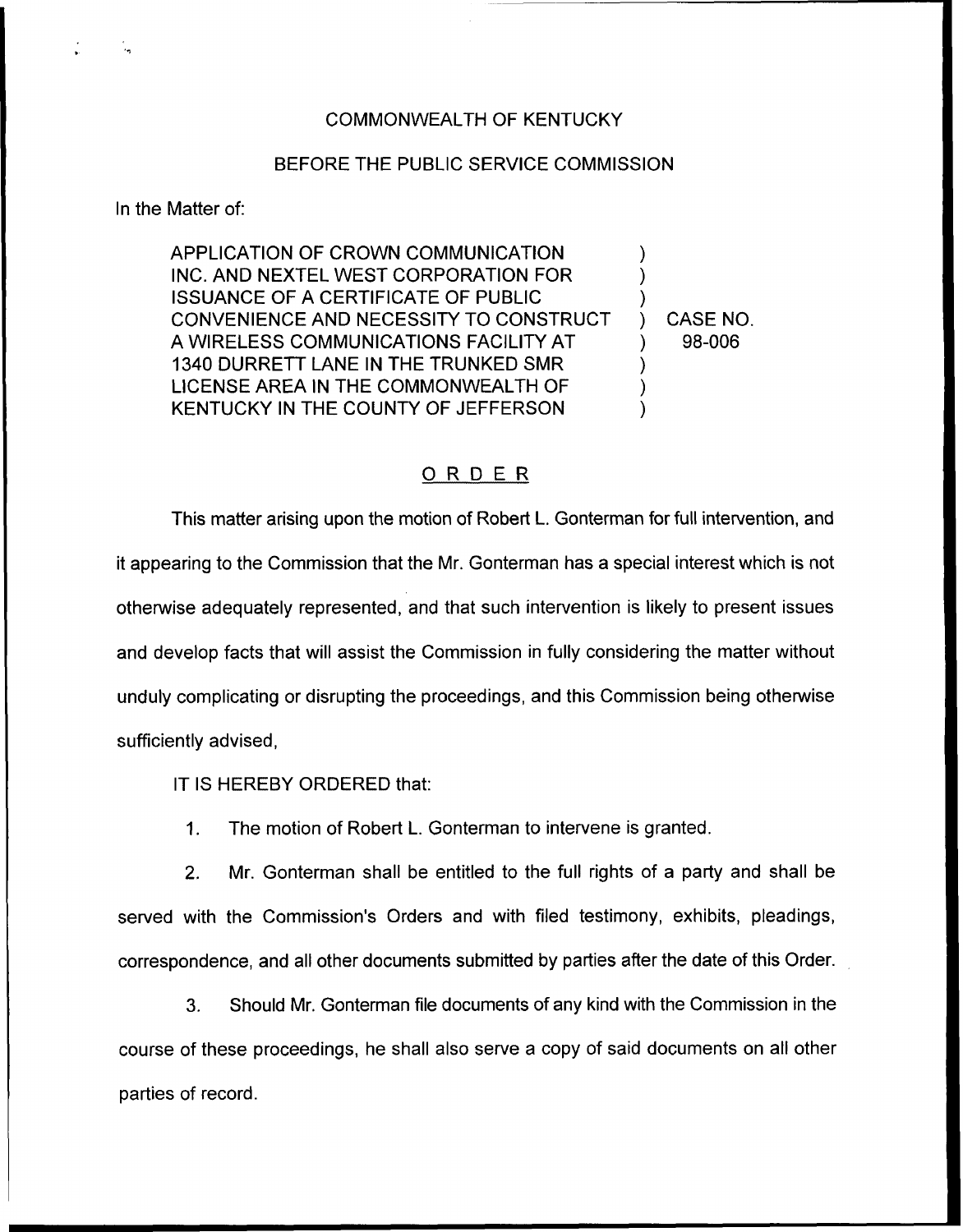Done at Frankfort, Kentucky, this 28th day of April, 1998.

PUBLIC SERVICE COMMISSION

For the *Commission* 

ATTES<sub>I</sub>

Executive Director

 $\frac{1}{2}$ 

Ó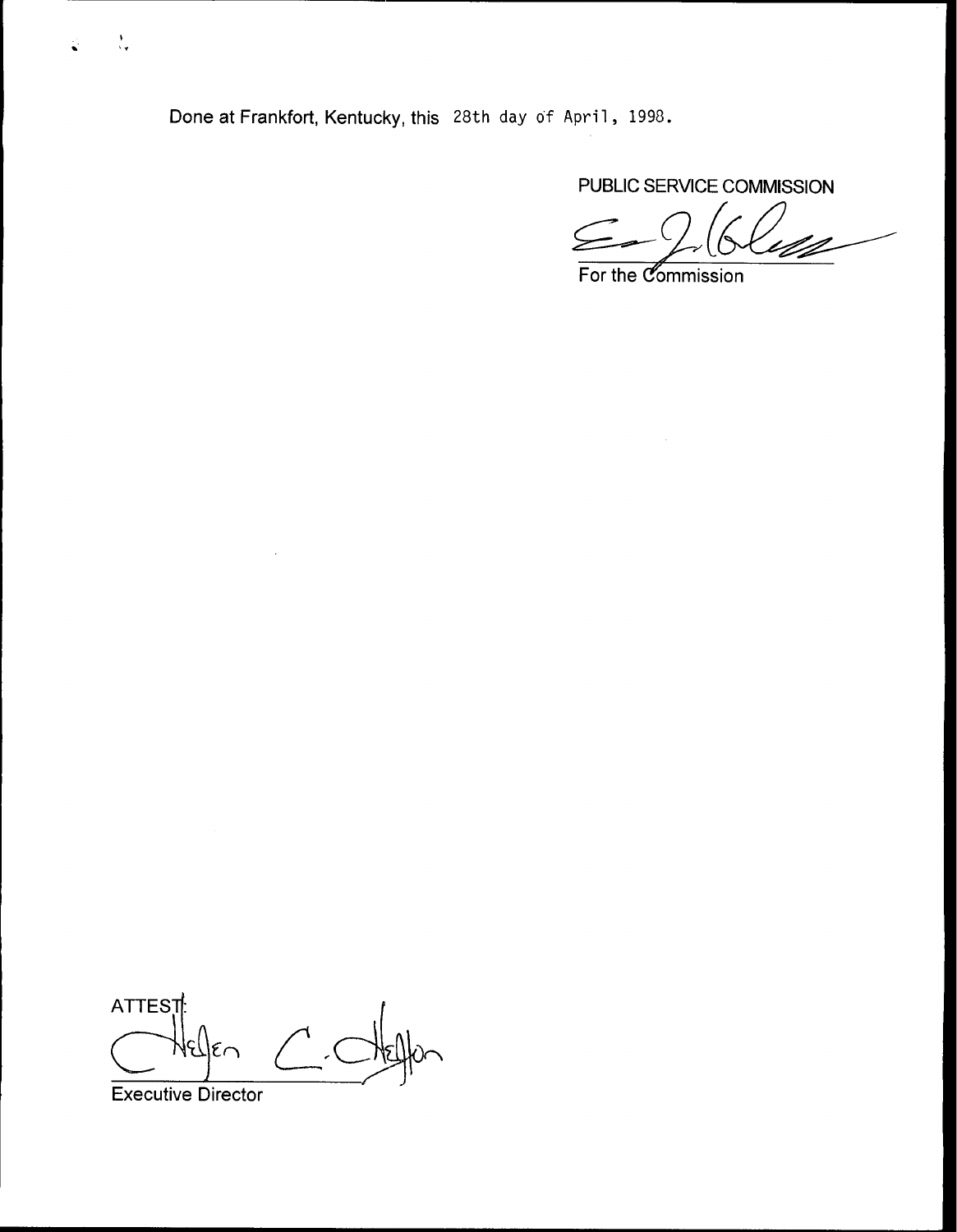## BEFORE THE PUBLIC SERVICE COMMISSION

In the Matter of:

APPLICATION OF CROWN COMMUNICATION INC. AND NEXTEL WEST CORPORATION FOR ISSUANCE OF A CERTIFICATE OF PUBLIC CONVENIENCE AND NECESSITY TO CONSTRUCT A WIRELESS COMMUNICATIONS FACILITY AT 1340 DURRETT LANE IN THE TRUNKED SMR LICENSE AREA IN THE COMMONWEALTH OF KENTUCKY IN THE COUNTY OF JEFFERSON ) ) ) ) ) CASE NO. ) 98-006 ) ) )

## ORDER

The Commission has received the attached letters regarding the proposed personal

communication services facility to be located at 1340 Durrett Lane, Louisville, Jefferson

County, Kentucky.

IT IS THEREFORE ORDERED that:

 $1<sub>1</sub>$ Crown Communication Inc. and Nextel West Corporation ("Applicant") sha respond to the concerns stated in each letter by certified mail, within 10 days from the date of this Order.

2. Applicant shall file a copy of the certified letters and dated receipts, within 7 days of the date on the receipt.

Done at Frankfort, Kentucky, this 28th day of April, 1998.

**ATTES** 

PUBLIC SERVICE COMMISSION

Executive Director **Executive Director For the Contract Executive** Director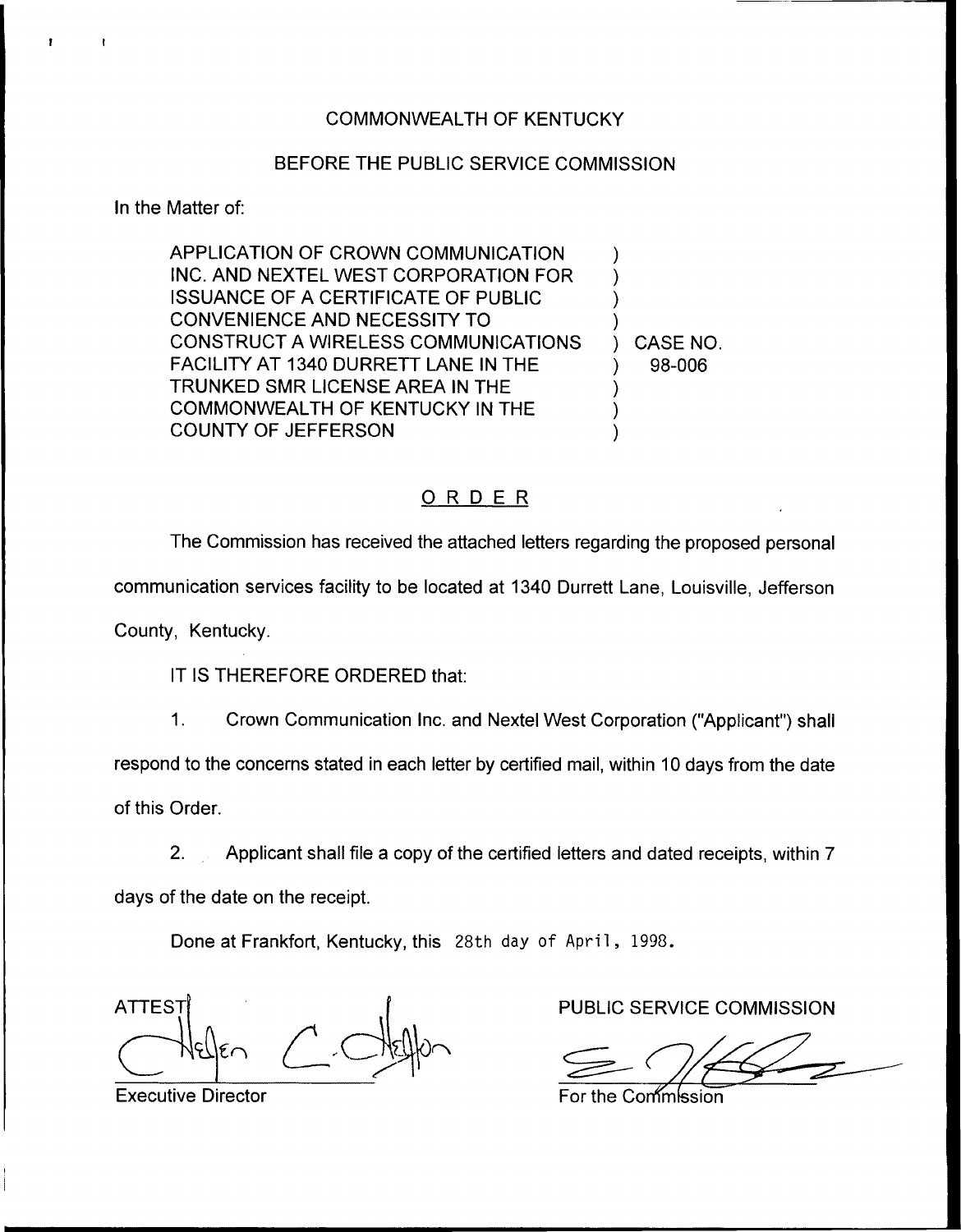RECEIVED

APR 1 3 1998 **PUBLIC SERVICE**<br>COMMISSION Case no. 98-006 Upril 10-1998 Dear Sur  $\mathcal{L}_{\text{max}}$  , and  $\mathcal{L}_{\text{max}}$ You did not have to send a Certified letter on this matter are had recent two other letters. We perfer that the town not be put up Why you ask, My husband James Moon retail from ford Motor Company about three year ago we lived on the last end on Millyate in order to live on returnent we moved here. We knew the aujoit would to somewhat masury, however being a no flock zone etc un entitled fun. Everytime etc stamme 7'el be eased to death when that town is on the corner to be seen right out my front door. These is other reason however why list them you people de culatere you want anyway. Shank Grad. Joannes R. Moore 4320 Cavelle ave Soundle, 4 40213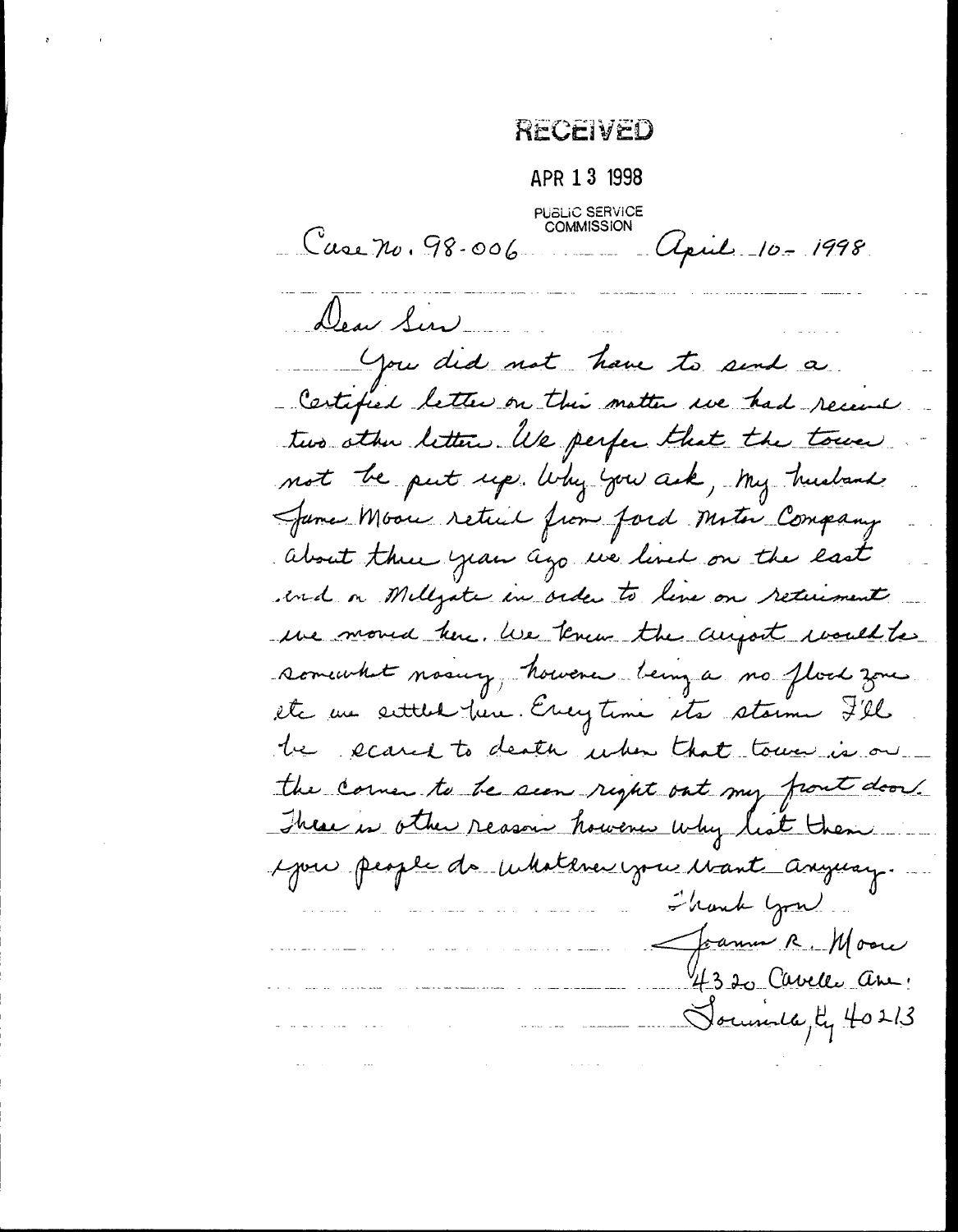CASE NO: 98-006 16 april 98 ROBERT L.GONTERMAN 4312 CAVELLE AVE RECEIVELY LOUISVILLE, KY 40214-2106 APR 1 7 1998. IQ SERVICE.<br>MINISISSION lax d as A Resident -The Aince January tim 200' monogrole view of a almost in my erected yard, as a right to intervene a this time clam not sure what  $M$ don $0$ other than residential is availed for this project at this time. that if I try rell any time alter presents at clam sure He is DARITO will have an adverse decision on sale Rrice.